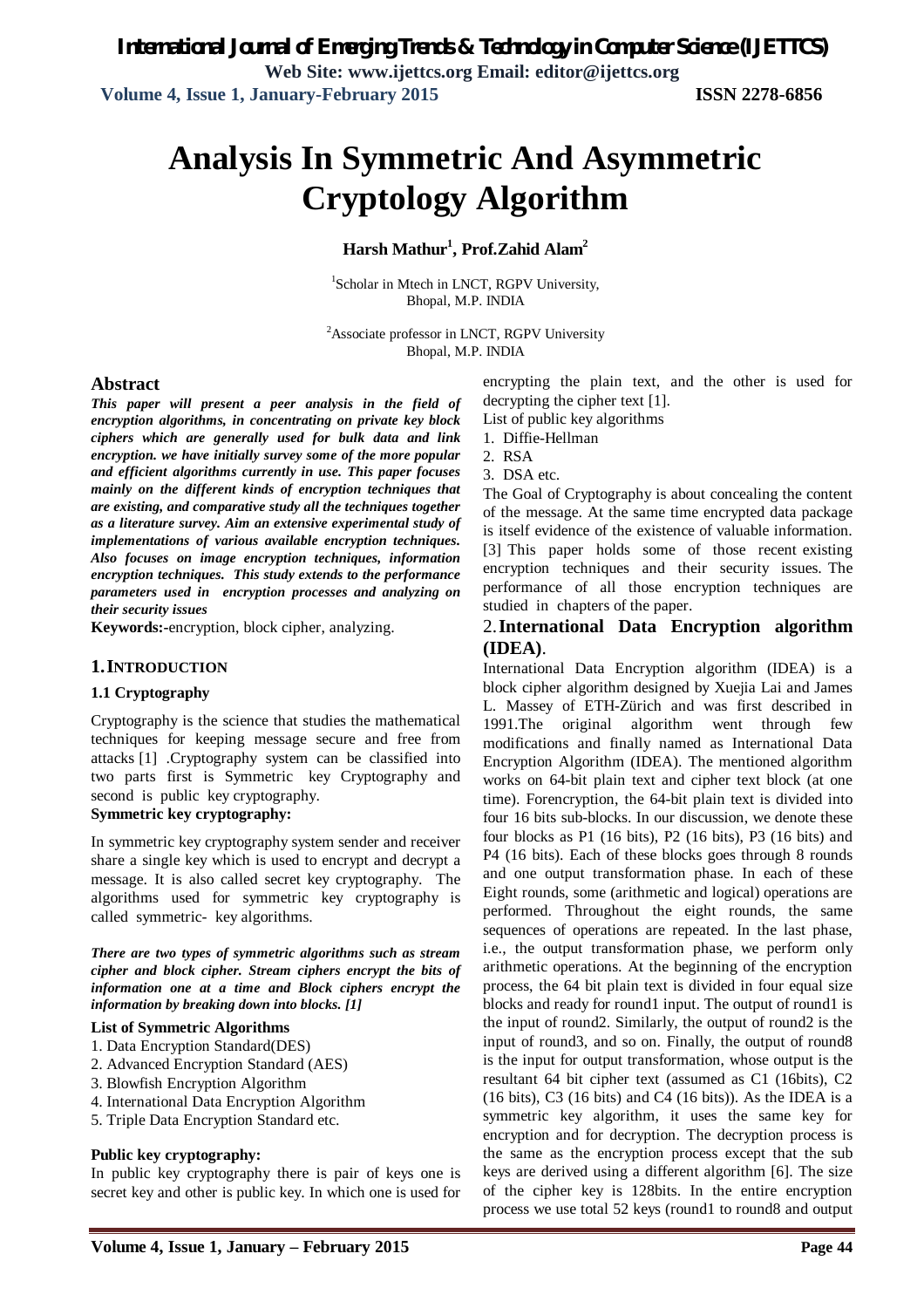# *International Journal of Emerging Trends & Technology in Computer Science (IJETTCS)* **Web Site: www.ijettcs.org Email: editor@ijettcs.org**

# **Volume 4, Issue 1, January-February 2015 ISSN 2278-6856**

transformation phase); generated from a 128 bit cipher key. In each round (round1 to round8) we use six sub keys. Each sub-key consists of 16bits. And the output transformation uses 4 sub-keys.

#### **3. Observations on RSA Algorithm**

The RSA encryption/decryption algorithms are a type of public key cryptography namedfor Ron Rivest, Adi Shamir and Leonard Adleman, who first presented the algorithmin 1977. Encryption and decryption are both very simple: If Alice is sending a secretmessage m to Bob, he tells her his public key, which consists of two values, e and n. Alicethen sends to Bob the ciphertext message *c = m <sup>e</sup>* mod *n*. He decodes it using his privatekey, *d,* computing  $m = c^d$  mod n to get Alice's original message back. The eavesdropperEve cannot decode it because she does not have Bob's private key. However, she couldfigure out *d* if she could factor *n*, so the algorithm's security relies on generating verylarge prime numbers that are difficult to factor. We now show why Bob's decryption procedure reveals the message m. If  $c = m^e \mod n$ 



#### **An Analysis of RSA**

After surveying the previous four types of cryptographic algorithms, we decided to focus on one algorithm in particular: RSA. We began by analyzing its algorithmic complexity, which we express using Big-O notation. Big-O notation is used to classify algorithm runtimes by their dominant parts. Coefficients and polynomial terms of lesser degree are often dropped when using Big-O notation. For example, if an algorithm executes a loop of length *n* three times, instead of describing it as having a runtime of length  $3n$ , we would say it runs in  $O(n)$  time, or linear time. If an algorithm can be described as having a

runtime of  $n^3 + 2n^2$ , we would say it runs in  $O(n^3)$  or cubic time. The two main groups of algorithm runtimesare polynomial and exponential. Exponential-time algorithms are considered impractical, since they run extremely slowly on largeinputs, while polynomial-time algorithms scale better.

# **4. Advanced Encryption Standard (AES) / Rijndael**

The Rijndael (pronounced "rhine-doll") algorithm, destined to become the new Advanced Encryption Standard. Rijndael mixes up the SPN model by including Galios field operations in each round. Quit similar to RSA modulo arithmetic operations, the Galios field operations produce apparent gibberish, but can be mathematically inverted.AES have Security is not an absolute; it's a relation between time and cost. Any question about the security of encryption should be posed in terms of how long time, and how high cost will it take an attacker to find a key? The AES algorithm is an repetitive private key symmetric block cipher that can process data block of 128-bits through the use of cipher keys with key length 128,192 and 256 bits. Optimized and synthesizable VHDL code is developed for implementation of all AES-128/192/256 bit key encryption. Thus it can reduce the space by enclosing different encryption standards in a single architecture and the power consumption can also be reduced which makes it usable in battery operated network devices having Bluetooth and wireless communication devices like software radio

# **5. Comparison Between AES, RSA AND IDEA**.

Advance Encryption Standard (AES), RAS and IDEA are commonly used block ciphers. Whether you choose AES, RSA or IDEA depend on your needs. In this paperwee would like to focus their differences in terms of security and performance IDEA was developed in 1977 and it was designed to work better . IDEA performs lots of bit manipulation in each of 16 rounds. Even though it seems large but according to resent computing power it is not sufficient and appropriate to handel force attack. Therefore, IDEA could not good enough with advancement in technology and it is not in used for security. Because IDEA was widely used inpreviouscryptology , the quick solution was to introduce RSA is widely used in electronic online money transfer industry. RSA takes thrice much CPU power than comparing with its predecessor which is significant performance hit. AES outperforms IDEA both in software and in hardware [12], [13].

- Security
- Software & Hardware performance
- Suitability in restricted-space environments
- Resistance to power analysis and other
- Implementation attacks.

The experimental results of many papers showedthat AES has better performance and efficiency than all other block